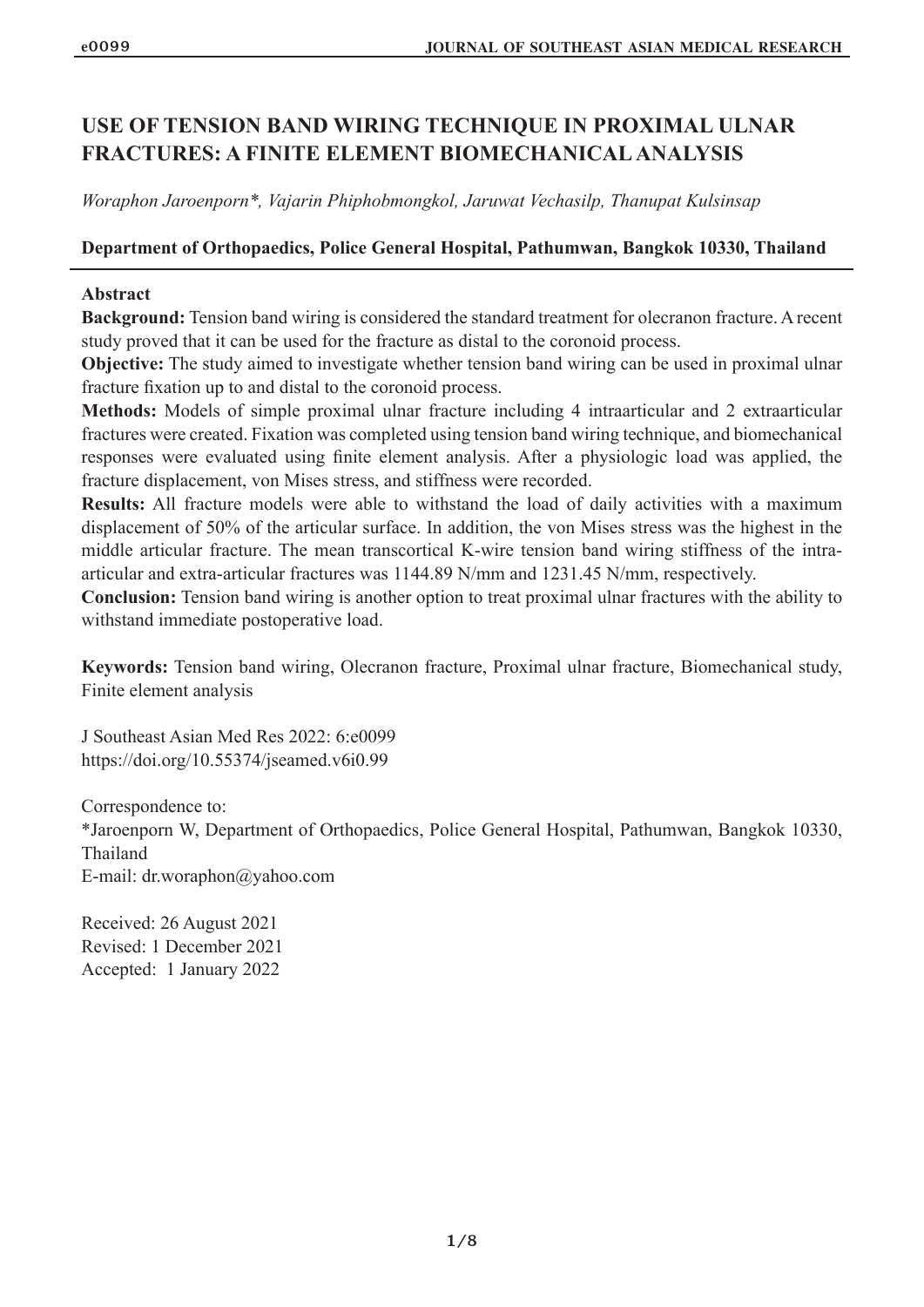## **Introduction**

Proximal ulnar fracture is one of the most common upper extremity fractures, for which many surgical options have been proposed. To date, even though many studies have concluded no evidence of any perfect surgical treatment option exists for this fracture. (1-3)

A simple displaced olecranon fracture, Mayo classification type IIa (AO/OTA 2U1B1), is the most common fracture reported among olecranon fractures. (4-8) Plate fixation is increasingly used for olecranon and proximal ulnar fracture fixation. It provides greater compressive force across the fracture site, more stable fixation, lower second operation rate compared with tension band wiring (TBW), and good clinical outcomes. Nevertheless, several drawbacks exist, namely, a higher rate of infection than in TBW, and a cost as high as twice that of TBW. $(7, 9-12)$ 

Currently, TBW is still considered the surgical technique of choice for simple olecranon fractures. It possesses the benefits of being reproducible, less invasive and yields good clinical results. The most important problem is implant migration and loosening, leading to a second operation. $(4, 4)$ 13-15) TBW was once believed to create dynamic compression across the fracture site from the distraction force of the triceps muscle. Hence, TBW has been suggested to be used in cases with no more than 50% of articular involvement. Recently, many biomechanical studies have shown results against this principle, and authors have concluded that with the static component of the stabilization, TBW can be used for the fixation of simple olecranon fractures regardless of articular involvement.  $(1, 4, 16)$ 

Although TBW has been shown to have many advantages, to our knowledge, no study has been conducted to determine the biomechanical response distal to the coronoid processes TBW can be used. Thus, this study was designed to investigate the biomechanical response of TBW using finite element analysis under physiological conditions in fractures up to and distal to the coronoid process. We hypothesized that TBW could be an effective technique for the treatment of such fractures.

#### **Methods**

This study was conducted under the Police General Hospital Ethics Committee (No. 15/2563). Informed consent was obtained from the subjects involved in the study.

# *Finite element modeling*

The ulnar bone model was created using computed tomography (CT) of the right forearm of a healthy 40-year-old man after obtaining informed consent. The CT images from Digital Imaging and Communications in Medicine (DICOM) were imported into Mimics 10.01 (Materialize, Leuven, Belgium) to create a 3D ulnar bone geometry. The file was then transferred to PowerSHAPE 2016 (Delcam Plc, Birmingham, UK) to create a computer-aided design (CAD) model suitable for meshing. After creating the complete ulnar model, the fractures were reproduced in six models designed by dividing the olecranon in four parts with equal ranges (from the coronoid tip to the tip of the olecranon). The other two were made once and twice of the same range distal to the tip of the olecranon. All fractures were reproduced in the true axial plane **(Figure 1).**

The TBW was created using two 1.6 mm K-wires and 1 mm cerclage wire (18-gauge) as models, reflecting the surgical recommendations of the AO Foundation **(Figure 2)**. (17) As for the interaction of the K-wire system, the frictional values between the K-wire and cortical bone, cortical bone and cancellous bone were 0.5 and 0.3, respectively.<sup>(18, 19)</sup>

## *Convergence test and model validation*

The Ulnar finite element models were meshed with 1, 2, and 3 mm element sizes using quadratic tetrahedral elements (Solid 92) in ANSYS 15.0 (Ansys Inc., Canonsburg, PN, USA). The cancellous and cortical bones were considered isotropic, linear and elastic, with elastic moduli of 1.3 GPa and 17 GPa, respectively.The Poisson's ratio was set to  $0.3$ .  $(20, 21)$  A surface-to-surface gluing contact parameter was inserted at the interface of the cortical and cancellous bones, to prevent movement between the meshes of these regions at the interface. The elastic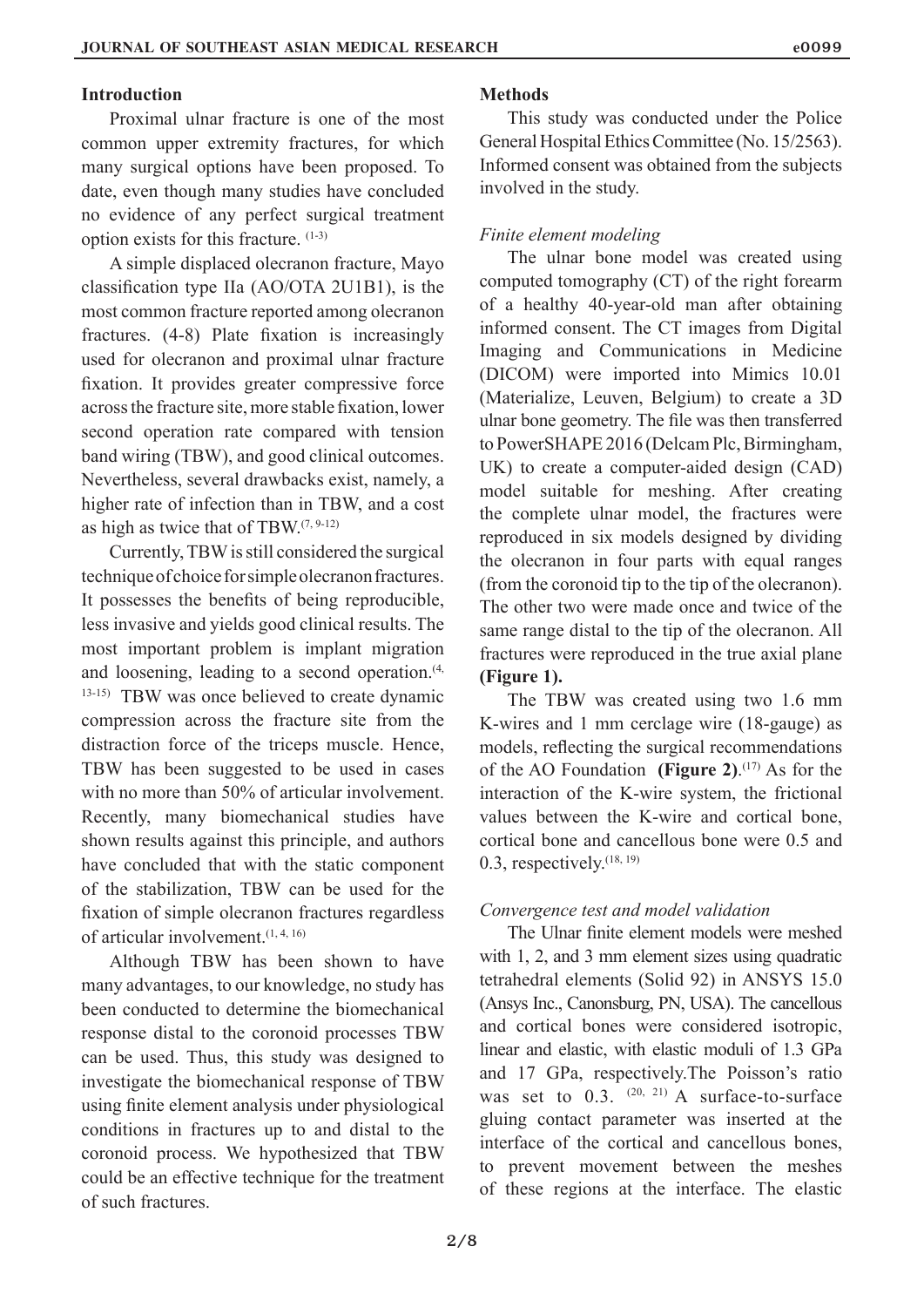

**Figure 1.** Fracture locations: purple, blue, green and yellow lines were simulated as intra-articular fractures, and orange and red lines were simulated as extra-articular fractures. The olecranon process to the coronoid process represents 100% articular surface. Intra-articular fracture patterns were divided in four parts [25% (purple), 50% (blue), 75% (green) and 100% (yellow) articular surfaces]. For extraarticular fracture, we measured the 25% articular surface (orange) and 50% of articular surfaces (red) distal to the coronoid process.



**Figure 2.** The tension band wiring was created using two 1.6 mm K-wires and an 18-gauge cerclage wire as recommended by AO Foundation's surgical guidelines.<sup>(17)</sup>

modulus and Poisson's ratio of stainless steel were 210 GPa and 0.3, respectively.  $(20, 22, 23)$ The figure-of-eight loop was placed close to the bone, as the TBW became more stable while turning over the adjacent bone surface. $(24)$  For extra-articular fracture, the entry and the exit points of the K-wire were located at the tip of the olecranon and 2.7 cm distal to the fracture site, respectively.

The distal end of the ulnar model was fixed, and the traction force of 150 N was applied at the tip of the olecranon in all fracture patterns. The maximum displacement, maximum strain and maximum von Mises stress value at the fracture gap were evaluated for convergence in all models. The tolerance level was set within  $5\%$ 

The model was validated by comparison with the results from a cadaveric study. The authors found that a mean force of 490 N created a displacement of 2 mm. $(13)$  To simulate the setting, the model of the olecranon fracture with 50% articular involvement was fixed with TBW under the boundary condition and the material properties used in the convergence test. These studies applied the force of 484 N to create a displacement of 2 mm indicating that the ulnar model had a response similar to that of the human ulnar bone under the same conditions.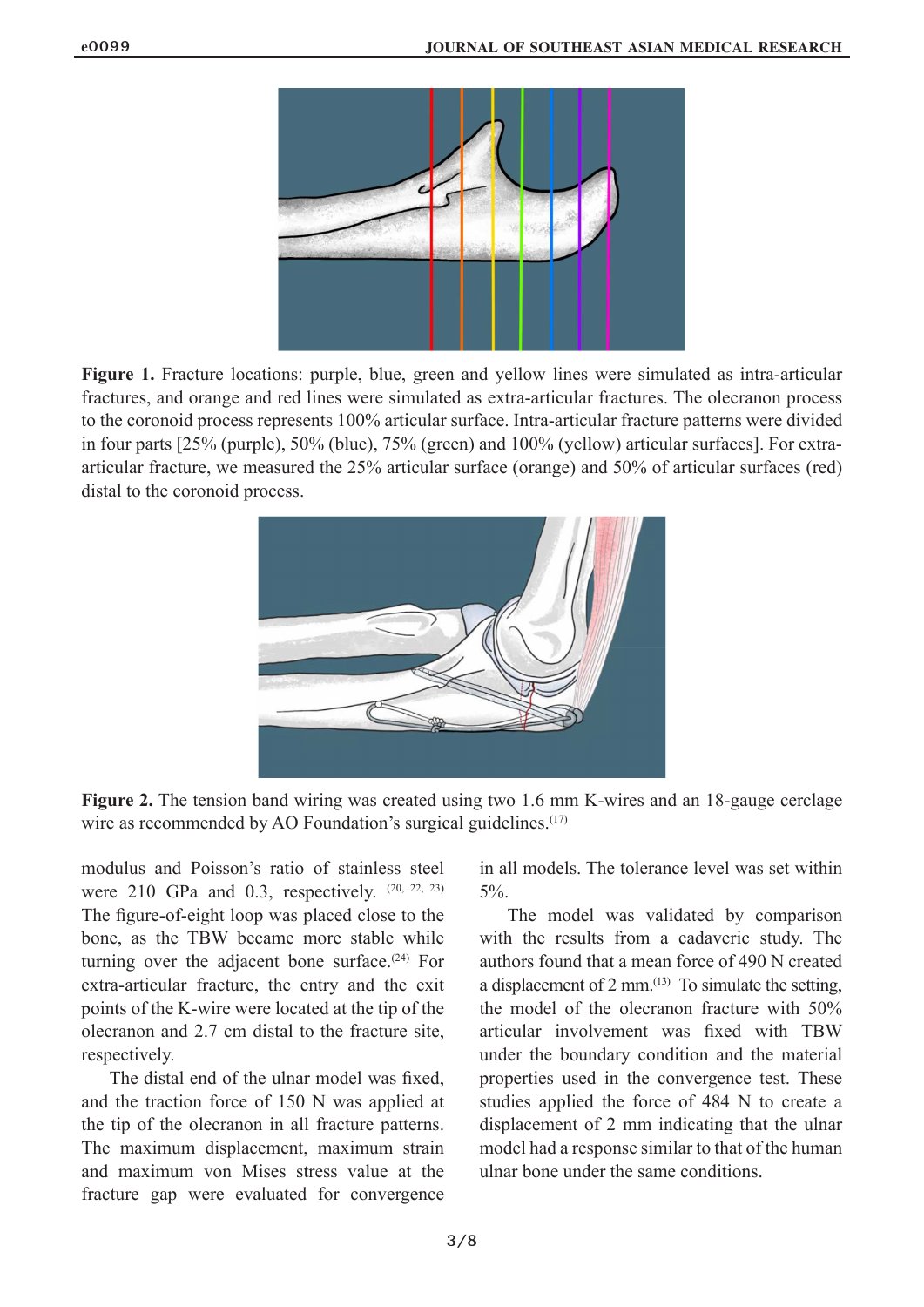#### *Finite element analysis*

To investigate the biomechanical responses from the TBW in simple olecranon fractures under the simulation of the magnitudes and directions of physiologic loads during active elbow joint movement of daily activities, six finite element models with different fracture locations (four intra-articular and two extra-articular) were fixed with TBW. An axial force of 150 N to imitate the triceps tendon was applied at the tip of the olecranon at one movement cycle.(13) The biomechanical properties of the implants, the von Mises stress value and displacement of the fracture gap were recorded.





**Figure 3.** The displacement of the fracture gap after physiologic loading

**Figure 4.** The distribution of the von Mises stress of 50% articular surface fracture pattern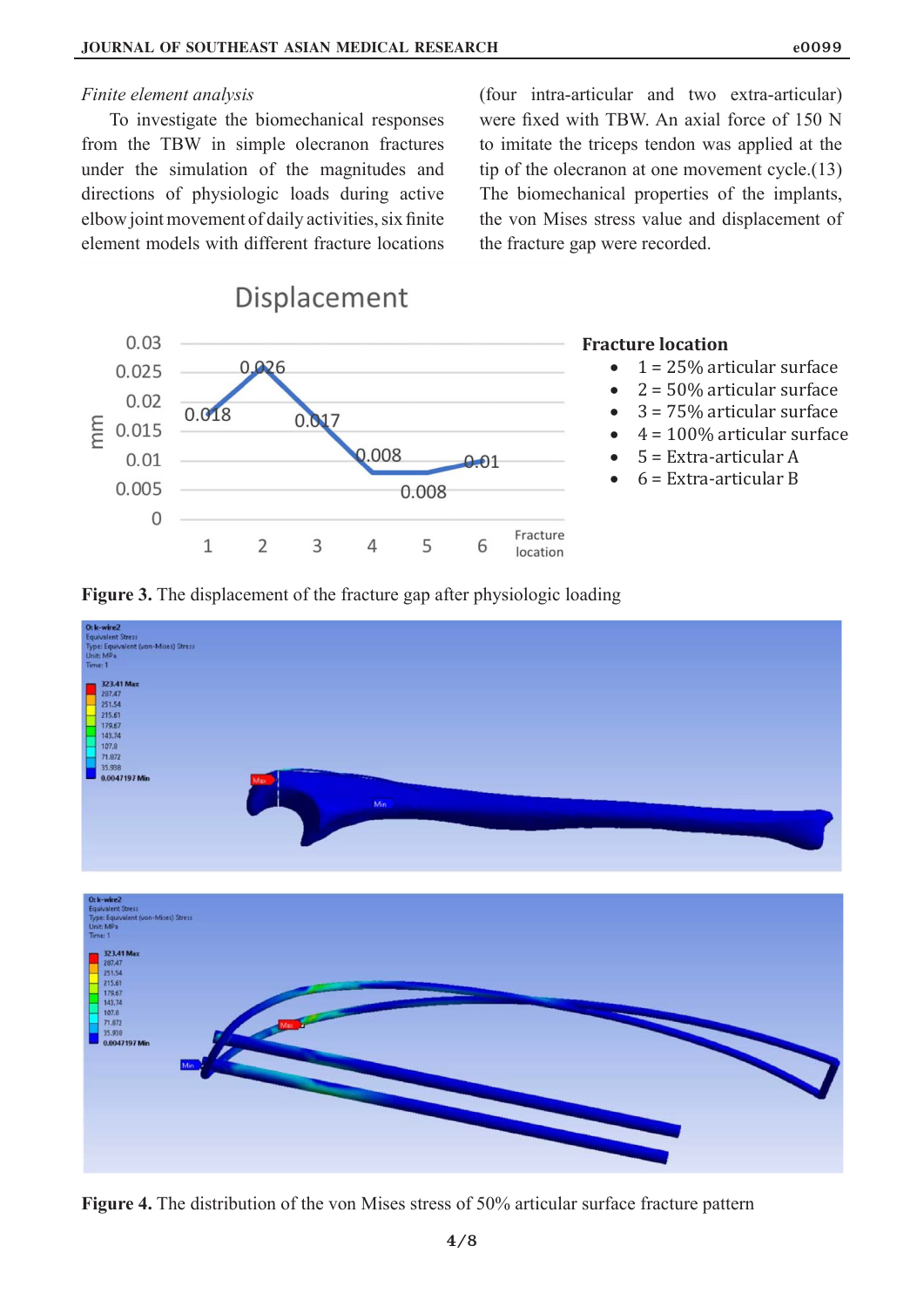

#### **Fracture location**

- $1 = 25\%$  articular surface
- $2 = 50\%$  articular surface
- $3 = 75\%$  articular surface
- $4 = 100\%$  articular surface
- $5 =$  Extra-articular A
- $6$  = Extra-articular B





## **Fracture location**

- $1 = 25\%$  articular surface
- $2 = 50\%$  articular surface
- $3 = 75\%$  articular surface
- $4 = 100\%$  articular surface
- $5$  = Extra-articular A
- $6$  = Extra-articular B

**Figure 6.** Stiffness of each model after physiologic loading

## **Results**

#### *Displacement*

All fracture models, either intra- or extraarticular locations, were able to tolerate the load with insignificant displacement **(Figure 3).**

## *Von-Mises stress*

The maximum stress was found in the model with a fracture located in the middle of the olecranon **(Figures 4 and 5).** The mean von Mises stress of intra-articular fracture fixation was 213.99 MPa, while that of extra-articular fixation was 74.55 MPa **(Figure 5).**

## *Stiffness*

The mean stiffness of the intra-articular and extra-articular fracture fixation was 1144.89 N/ mm and 1231.45 N/mm, respectively **(Figure 6).**

## **Discussion**

In proximal (extra-articular) ulnar fractures, plate and screw fixation is the mainstay for operative treatment.<sup> $(25)$ </sup> It provides stability that can withstand the force of daily life activities and allows early motion. However, some drawbacks result, including high implant costs and implant prominence. TBW is the most commonly performed procedure for simple olecranon fracture fixation, being reproducible, cost-effective, exhibiting a low implant prominence, and good clinical outcomes. Currently, the only known drawback is that a second operation is frequently required. $(10-12)$ However, this statement might be questionable because a multicenter study indicated that the implant removal rate in proximal ulnar fractures did not differ between plate fixation and TBW  $(64.5\% \text{ vs. } 63.6\%)$ .<sup>(26)</sup> TBW was originally thought to rely on dynamic compression from active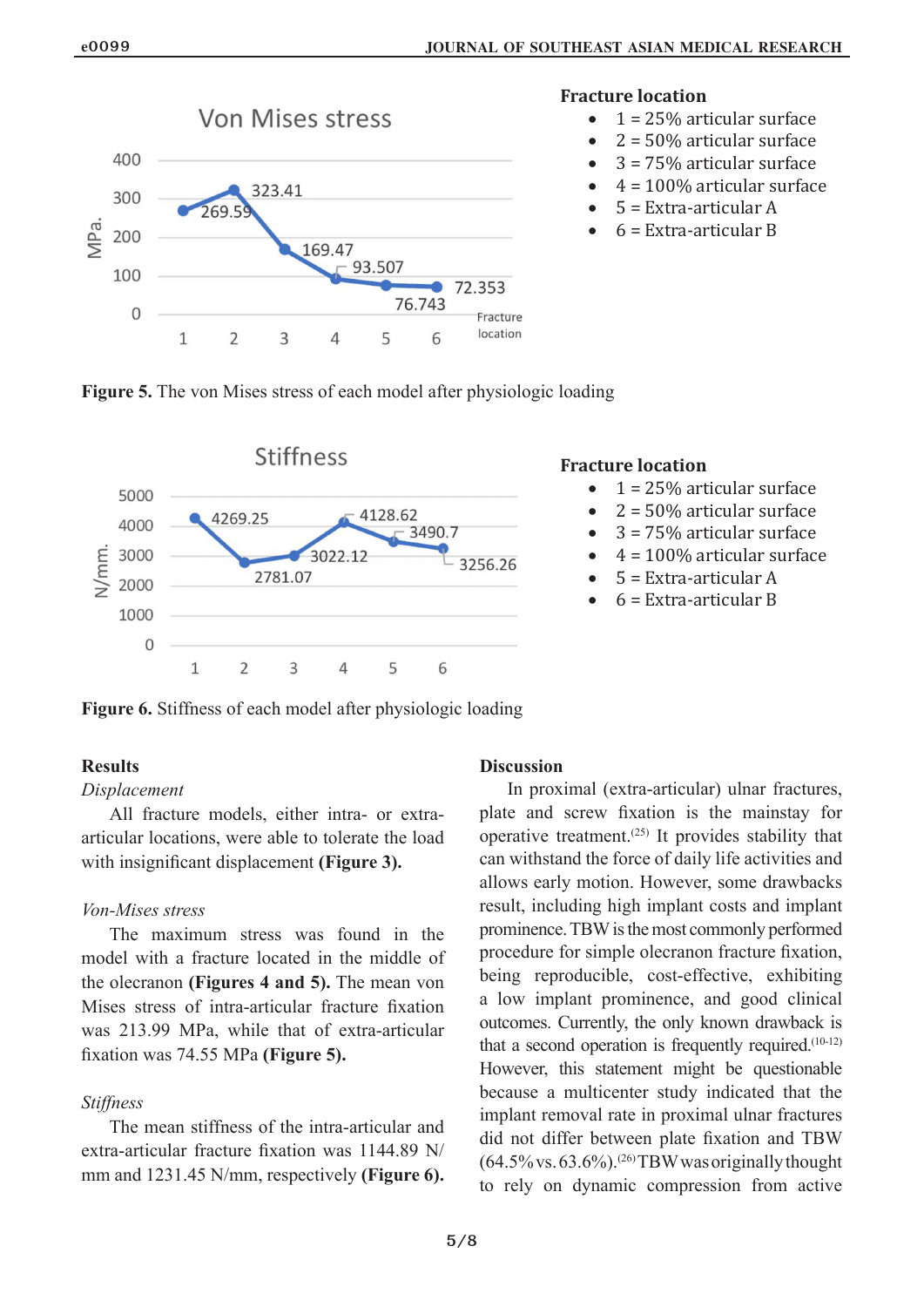movement of the elbow, but a biomechanical study proved that TBW only possesses static properties and can be used for simple olecranon fractures as distal as the coronoid tip with the same stability. (13) To our knowledge, no related study has evaluated the use of TBW in simple proximal ulnar fractures distal from the tip of the coronoid.

This study was designed using finite element analysis to evaluate the biomechanical responses of TBW fixation of intra-articular to extra-articular proximal ulnar fractures from the force of daily activities; finite element analysis is commonly used as an analytic tool to study biomechanical responses. Its cost effective and variable parameters can be adjusted in a more controllable manner $(27, 28)$ 

Our results showed that the fracture displacement and von Mises stress had the maximum value in the 50% articular model. This result was similar to that of the study by Hammond et al.13) This could be explained by the position of the fracture that was directly aligned under the humerus, which acted as a wedge when the force from the triceps was applied. Nevertheless, the maximum displacement was 0.026 mm indicated that the TBW system was able to withstand the load of daily life activities immediately after the surgery. Thus, encouraging patients to start early range of motion to prevent stiffness is reasonable, especially in extra-articular fractures where the acceptable alignment is much greater than in intra-articular fractures.  $(29)$  The current results showed that the more distal the location of the fracture, created less stress of the implant. This could be explained by the increase in the working distance between the fixation point and the fracture site, decreasing construct stiffness and stress and allowing more motion at the fracture gap.(30-33)

The results of this study suggest that TBW is not only useful in treating simple olecranon fractures regardless of location, but also feasible in treating simple isolated extra-articular proximal ulnar fractures without any associated injuries such as radial head or ligamentous injuries. Results also suggest that patients with

fractures managed by TBW should be encouraged to perform early motion because TBW has sufficient strength to withstand the immediate load of daily motion.

This study encountered several limitations. Although finite element analysis is considered one of the most widely used methods in biomechanical studies, it still lacks a physiological environment and body reaction. We did not perform endurance tests, which may cause problems such as pin loosening during clinical use. Further studies are needed to validate and extend our results for practical and clinical use.

## **Conclusion**

TBW is a reproducible procedure. This agrees with the use of TBW for simple olecranon fractures at any fracture location. Our finite element study's results suggest that TBW is able to withstand the immediate force required for daily life activities, even distal to the coronoid level. In addition, results suggest that caution must be taken when the fracture is located in the middle of the olecranon. Further studies are needed to evaluate the clinical use of TBW.

#### **Acknowledgment**

We sincerely thank the volunteers for providing the ulnar model from their CT scans.

**Data Availability Statement:** No new data were created or analyzed in this study. Data sharing is not applicable to this article.

**Conflicts of interest:** The authors declare they have no conflict of interest.

## **References**

- 1. Wilson J, Bajwa A, Kamath V, Rangan A. Biomechanical comparison of interfragmentary compression in transverse fractures of the olecranon. J Bone Joint Surg Br 2011; 93: 245-50.
- 2. Baecher N, Edwards S. Olecranon fractures. J Hand Surg Am 2013; 38: 593-604.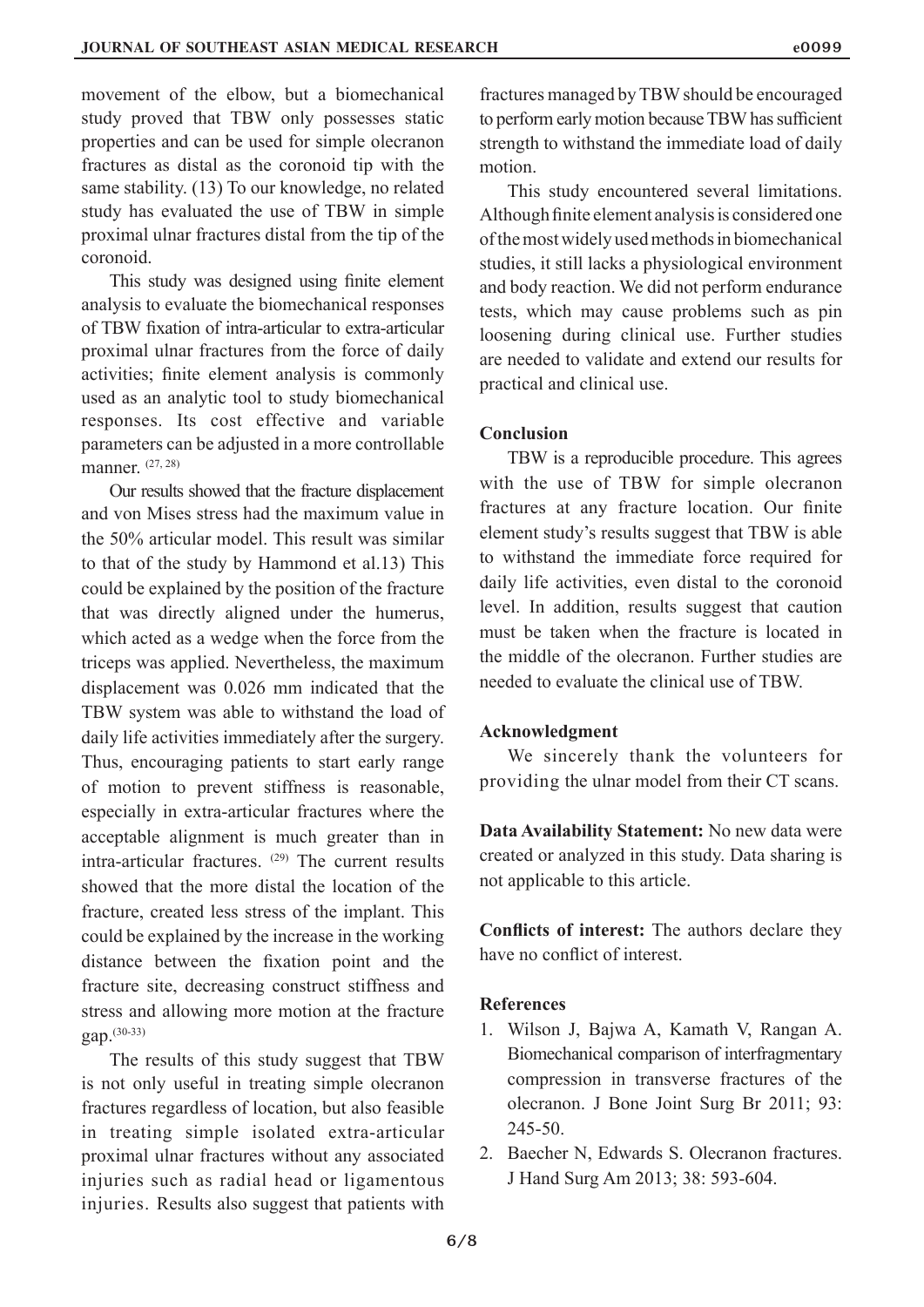- 
- 3. Kuru T, Mutlu İ. Suture anchor fixation may be an alternative to tension band wiring in olecranon fractures: Finite element analysis. Jt Dis Relat Surg 2020; 31: 238-45.
- 4. Brink PR, Windolf M, de Boer P, Braunstein V, Schwieger K. Tension band wiring of the olecranon: Is it really a dynamic principle of osteosynthesis? Injury 2013; 44: 518-22.
- 5. Buijze G, Kloen P. Clinical evaluation of locking compression plate fixation for comminuted olecranon fractures. J Bone Joint Surg Am 2009; 91: 2416-20.
- 6. Morrey BF. The elbow and Its disorders. 3rd Edition. Philadelphia: W B Saunders, 2000.
- 7. Macko D, Szabo RM. Complications of tension-band wiring of olecranon fractures. J Bone Joint Surg Am 1985; 67: 1396-401.
- 8. Powell AJ, Farhan-Alanie OM, Bryceland JK, Nunn T. The treatment of olecranon fractures in adults. Musculoskelet Surg 2017; 101: 1-9.
- 9. Bosman WPF, Emmink BL, Bhashyam AR, Houwert RM, Keizer J. Intramedullary screw fixation for simple displaced olecranon fractures. Eur J Trauma Emerg Surg. 2020; 46: 83-9.
- 10. Bailey CS, MacDermid J, Patterson SD, King GJW. Outcome of plate fixation of olecranon fractures. J Orthop Trauma 2001; 15: 542-48.
- 11. Newman SD, Mauffrey C, Krikler S. Olecranon fractures. Injury 2009; 40: 575-81.
- 12. Tarallo L, Mugnai R, Adani R, Capra F, Zambianchi F, Catani F. Simple and comminuted displaced olecranon fractures: A clinical comparison between tension band wiring and plate fixation techniques. Arch Orthop Trauma Surg 2014; 134: 1107-14.
- 13. Hammond J, Ruland R, Hogan C, Rose D, Belkoff S. Biomechanical analysis of a transverse olecranon fracture model using tension band wiring. J Hand Surg Am 2012; 37: 2506-11.
- 14. Schliemann B, Raschke MJ, Groene P, Weimann A, Wähnert D, Lenschow S, et al. Comparison of tension band wiring and precontoured locking compression plate fixation in Mayo type IIA olecranon fractures. Acta Orthop Belg 2014; 80: 106-11.
- 15. Duckworth AD, Clement ND, White TO, Court-Brown CM, McQueen MM. Plate versus tension-band wire fixation for olecranon fractures: A prospective randomized trial. J Bone Joint Surg Am 2017; 99: 1261-73.
- 16. Hutchinson DT, Horwitz DS, Ha G, Thomas CW., Bachus KN. Cyclic loading of olecranon fracture fixation constructs. J Bone Joint Surg Am 2003; 85: 831-37.
- 17. AO Foundation. Tension band wiring. Available from https://surgeryreference. aofoundation.org/orthopedic-trauma/adulttrauma/proximal-forearm/ulna-articularolecranon/tension-band-wiring#tensionband-principles. Accessed April 1, 2021
- 18. Renee D. Rogge, PhD, Brian D. Adams. An analysis of bone stresses and fixation stability using a finite element model of simulated distal radius fractures. J Hand Surg 2002; 27: 86–92.
- 19. Lin Y, Sun MT, Chen AC, Sun MT, Chen ACY. Biomechanical analysis of volar and dorsal double locking plates for fixation in comminuted extra-articular distal radius fractures: A 3D finite element study. J Med Biol Eng 2012; 32: 349–56.
- 20. Schuett DJ, Hake ME, Mauffrey C, Hammerberg EM, Philip F Stahel PF, Hak DJ Current treatment strategies for patella fractures. Orthopedics 2015; 38: 377-84.
- 21. Kakazu R, Archdeacon MT. Surgical Management of Patellar Fractures. Orthop Clin North Am 2016; 47: 77-83.
- 22. Benjamin J, Bried J, Dohm M, McMurtry M. Biomechanical evaluation of various forms of fixation of transverse patellar fractures. J Orthop Trauma 1987; 1: 219-22
- 23. Petrie J, Sassoon A, Langford J. Complications of patellar fracture repair: treatment and results. J Knee Surg 2013; 26: 309-12.
- 24. Baran O, Manisali M, Cecen B. Anatomical and biomechanical evaluation of the tension band technique in patellar fractures. Int Orthop 2009; 33: 1113-17.